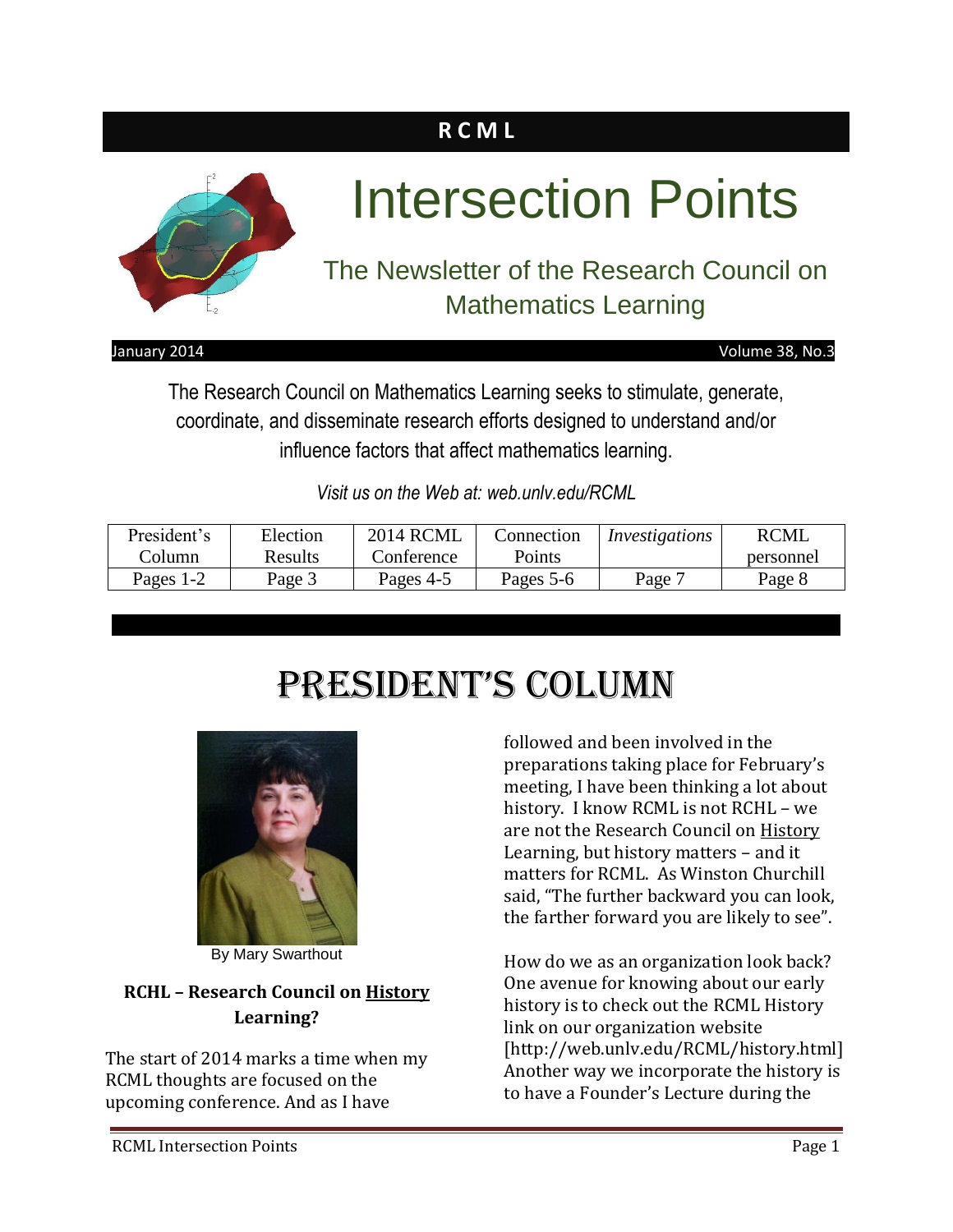annual conference. This year, we are pleased that Dr. Jon Engelhardt from Baylor University will be with us to share on Friday morning. Jon is one of the founding members of RCML [or as it was known at that time RCDPM], present at those early conferences held at Kent State University. Additionally, RCML is lucky to have Bill Speer, another of the founding members, working as our archivist to keep the history of our organization – providing the information and input needed as RCML looks forward in its mission. We are able to look back to the beginning – and use that to inform our decisions and actions going forward in 2014.

Our history is documented in the history of our publications, *Investigations in Mathematics Learning* and its previous incarnation, *FOCUS on Learning Problems in Mathematics*. RCML experienced some changes in 2013 related to the publication of our journal – a change of editors for *Investigations in Mathematics Learning*. Jean Schmittau has been such an important asset in the development of our publications and was essential during the transition to journal ownership. Most importantly, the history of the journal informs the organization as it moves forward – and informs the work of Vicki Schell, our new editor, as she continues to produce an excellent publication on our behalf.

One of the joys of working in leadership for RCML is being a part of preparations leading into the annual conference – and in that process, hearing from longtime

members like David Boliver and Jim Heddens (the first Founder's Lecturer and founding member). The message from David reminded me of the history attached to our conference location, the Menger Hotel in San Antonio. He noted that Teddy Roosevelt stood on the bar at the Menger to recruit and organize the Rough Riders for service at San Juan Hill. In doing some further investigation, I also found some history related to Sam Houston and his visit to the hotel soon after it opened its doors and signed the register as "Sam Houston and horse." While I don't expect many of you will be arriving on horseback at the Menger, I hope you are planning to join us February 27 – March 2, 2014 for a great experience and time of professional sharing.

I am looking forward to a wonderful conference in San Antonio – along the Riverwalk, near the Alamo, and in the historic Menger Hotel. Come join in adding to the history and work of the Research Council on Learning Mathematics. You are an important part of continuation of the mission of RCML: The Research Council on Mathematics Learning seeks to stimulate, generate, coordinate, and disseminate research efforts designed to understand and/or influence factors that affect mathematics learning.

See you in San Antonio!

Your President,

Mary Swarthout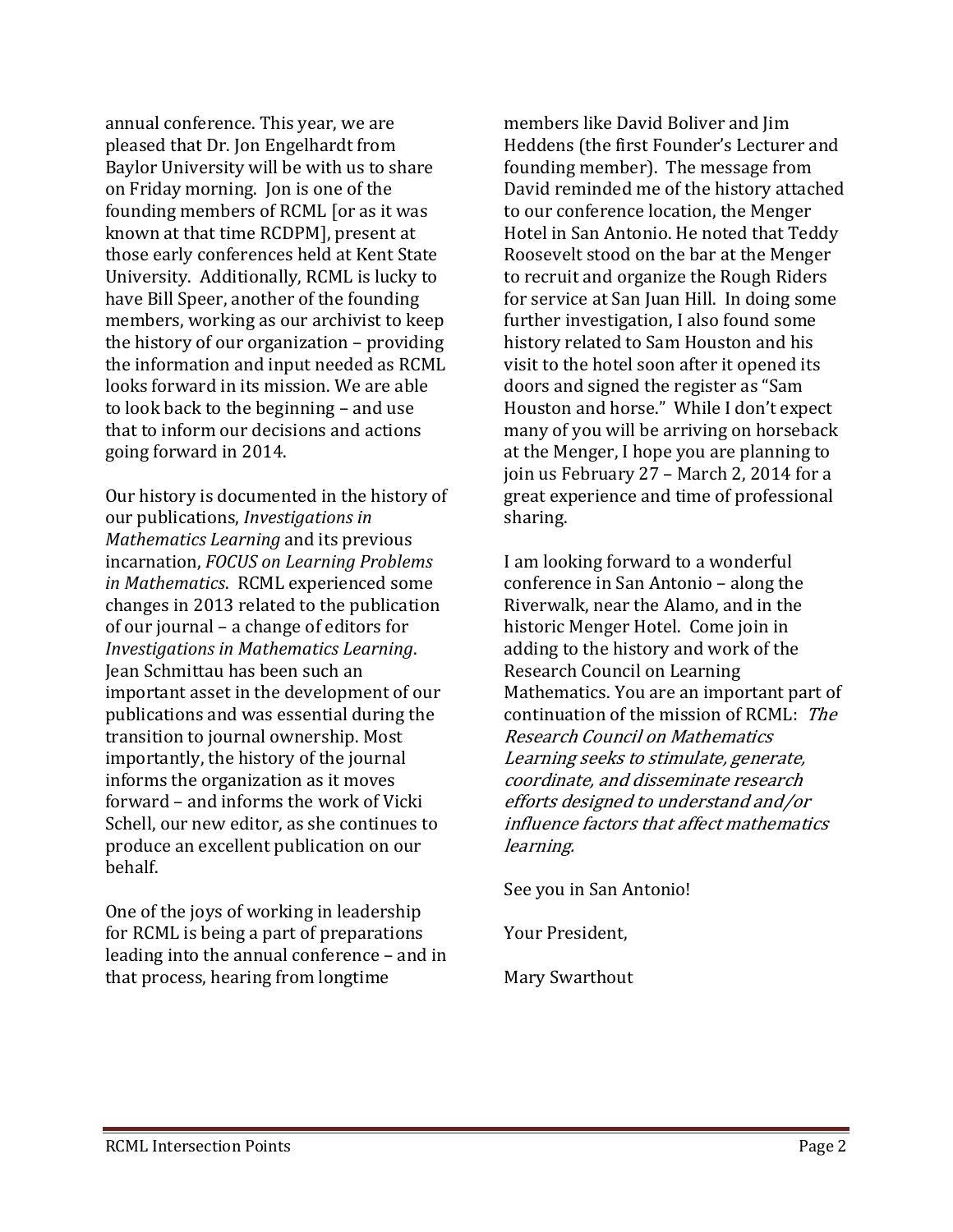# 2014 RCML Election Results

Congratulations to the following individuals elected to serve and lead RCML:

#### *President Elect:* **Juliana Utley**

#### *Treasurer:* **Kerri Richardson**

#### *Vice President of Conferences:* **Eileen Durand Faulkenberry**

#### *Conference Committee:* **Jonathan Bostic and Sean Yee**

Thank you to all of the nominees for being willing to serve RCML. For the 2014 election, we will be seeking nominees for the position of Secretary (2015-2017) and for two Conference Committee positions (2015-2018). The nomination process will begin at the San Antonio conference.

### RCML Memorial Scholarship Thank you

I would like to thank the Research Council on Mathematics Learning for the generous RCML Memorial Scholarship. I was extremely excited to learn that I was selected as the first recipient of this award.

I am a wife, mother of two, and Assistant Professor of Mathematics Education in the Department of Mathematics at Western Kentucky University. I am the newsletter editor for RCML and the president of Western Kentucky's Council of Teachers of Mathematics. My research interest is in post-secondary mathematics education, with emphasis in equity education. I have presented my work at several conferences, including annual meetings of RCML, the National Council of Teachers of Mathematics, and the North American Chapter of the Psychology of Mathematics Education. I have also published my work in various conference proceedings and journals. In my spare time, I travel with my family to the Middle East in order to keep in touch with my Jordanian background and pass on my second language (Arabic) and culture to my children.

By awarding me this scholarship, RCML has lightened my financial load which has allowed me more time to focus on my teaching and scholarship. RCML's generosity has not only inspired me to spend more time working on the improvement of my career, though, it has also motivated me to want to "pay it forward." It is so nice to be a part of an organization that is considerate of the needs of Assistant Professors. I hope that I may one day be able to give back to new faculty in the same ways that RCML has given to me.

Sincerely,

Summer Bateiha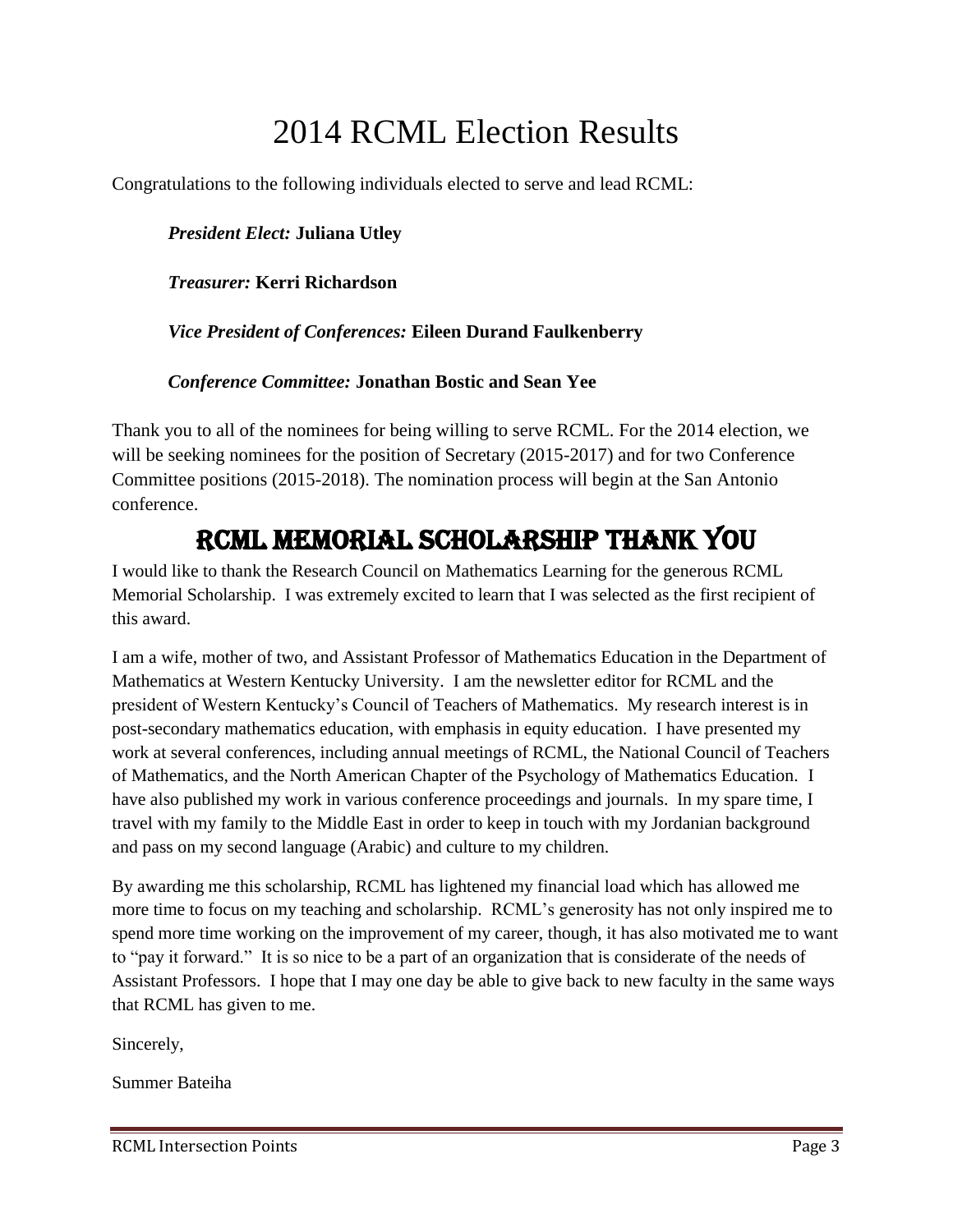# RCML Conference 2014

# February 27–March 1, 2014 The Menger Hotel, San Antonio, Texas



If you are passionate about the art and science of teaching and sharing your research findings, the  $41<sup>st</sup>$  annual RCML Conference is the place for you. The conference will bring together faculty members from campuses nationally to share research and to network with likeminded individuals who care about teaching and learning. Featured speakers include NCSM's Immediate Past President, Suzanne Mitchell. The Founder's Lecture will be provided by Jon Engelhardt, currently Dean of the School of Education at Baylor University. With such great featured speakers and almost 100 sessions scheduled, the conference promises to provide innovative, effective, and reflective ways to encourage and support growth in students and their learning through research that focuses on the continuous improvement of teaching and learning.

Of course, you will learn plenty outside the presentations by sharing ideas and experiences with colleagues from other campuses. Expect lively discussion, spirited debate, and a rewarding exchange of ideas throughout the conference. Join us in beautiful and historic San Antonio, Texas for an exciting and thought-provoking conference that will continue the RCML vision "to stimulate, generate, coordinate, and disseminate research efforts designed to understand and/or influence factors that affect mathematics learning." We look forward to seeing you deep in the heart of Texas where the stars really will be big and bright in San Antonio on February 27 through March 1, 2014!

**Further Conference information** can be found on the RCML website at [http://web.unlv.edu/RCML/conference2014.html.](http://web.unlv.edu/RCML/conference2014.html)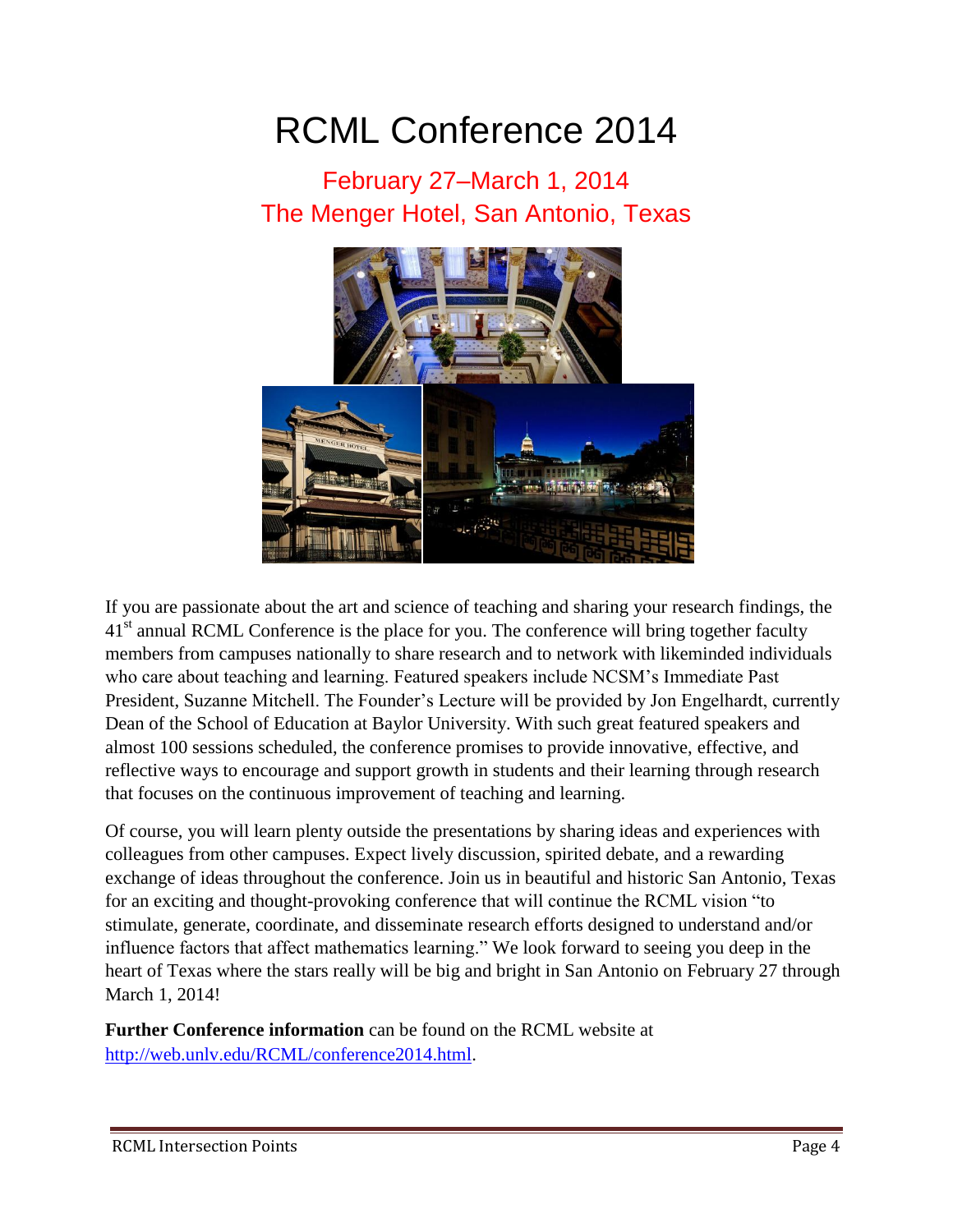#### **Conference registration** can be found at

[http://www.tomfaulkenberry.org/RCML/rcmlRegistration.html.](http://www.tomfaulkenberry.org/RCML/rcmlRegistration.html)

**Hotel reservations** should be at the Menger Hotel, San Antonio, Texas. Reservations can be made by calling **(800) 345-9285** and mentioning RCML.





by Mary Harper Assistant Professor East Central University Ada, Oklahoma

"Why? Who cares?" We have probably all heard these questions in one form or another. Perhaps many of us instantly think of mathematics students' long-standing question, "When will I ever need to know this?" And I am sure that we have the answers to these questions when it comes to numerous mathematics topics. But I am not asking these three questions about mathematics, I am asking 'Why?' 'Who cares?' and 'When will I ever need to know this?' in relation to our *research*!

As a new year shines brightly ahead with all of its endless possibilities, I ponder my goals for this year as a mathematician, educator,

# Why? Who Cares?

and life-long learner. In light of the events I see around me, and in an educational season of unparalleled testing, the world of mathematics education is going through a major upheaval with legislation that is changing the face of education for all students. In my role as an educator, I see many teachers bogged down with curriculum and tests that do not allow them the time for enriching learning experiences such as reading children's books like *The Greedy Triangle*, and using these resources for experiences like going on a scavenger hunt to find some of the shapes in the story. In my role as a parent, I see more and more 'redshirting' as demands on children and parents increase in our current system. I find myself increasingly frustrated by curriculum that varies from insightful, rich and conceptuallyoriented to tasks that are confusing, disorganized, and often muddled in how they seek to develop student thinking. Thus, as a researcher-educator-parent, I find myself going through a 'crisis of perception' wherein my beliefs about the ways in which mathematics should be taught are at conflict with how I see that interpreted and carried out in our current, increasingly technical system. Consequently, as a researcher, I am beginning to question the direction of research.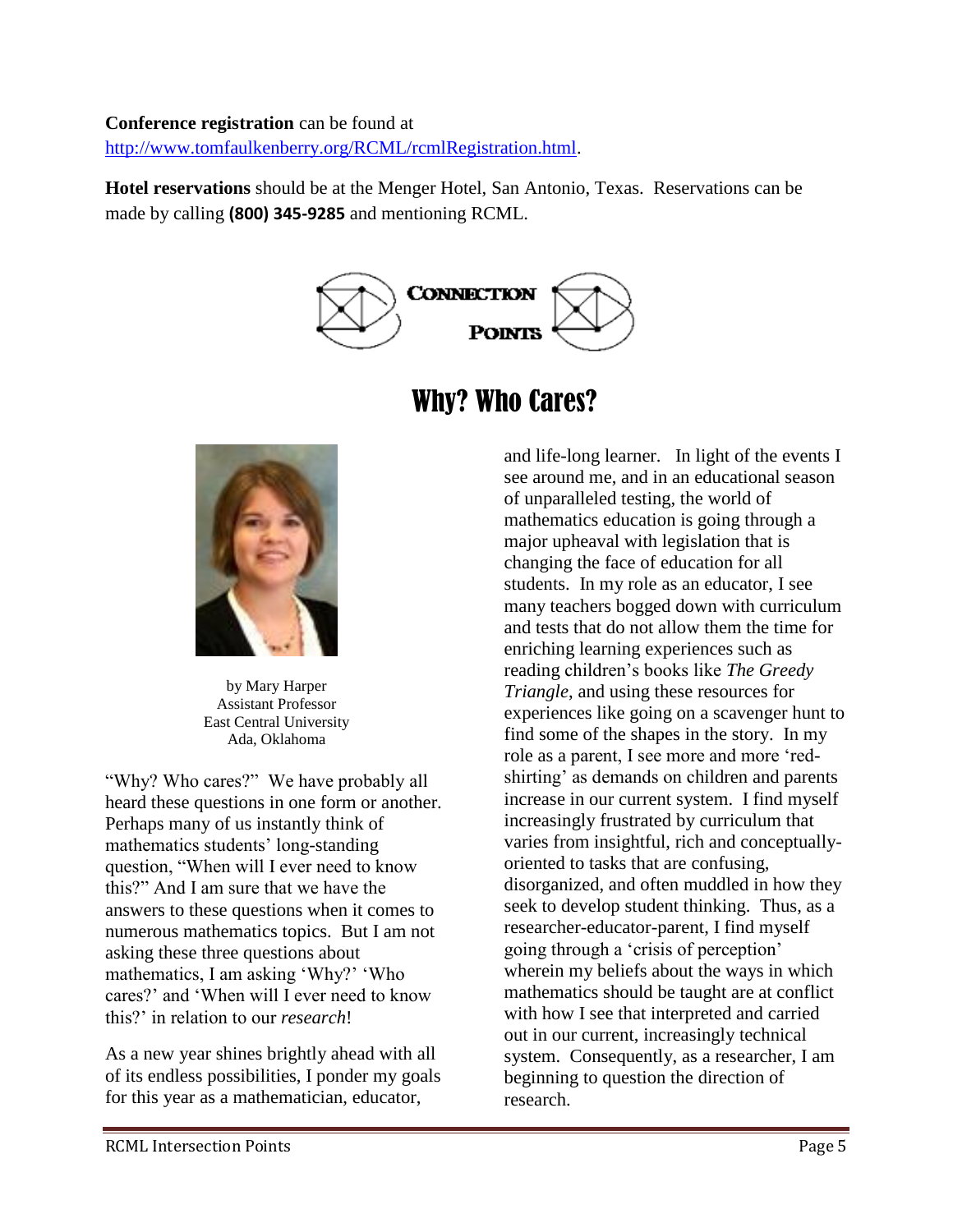During my graduate work, I had a brilliant and yet exasperating teacher for a couple of research courses who always asked "Why?" and "Who Cares?" to every idea of research her students proposed. My peers and I would have to justify not just the need for the said research but also the reason that *anyone* would care about our research idea, project, paper, etc. So, my challenge to you is simply this: examine your future research goals in light of this changing atmosphere in mathematics education in which particularly striking is the influence of technology.

Exceptionally fast, the world of technology is changing how we view everything in our lives and this includes education. 'Apps' are a huge attraction and help-mate for many parents but which apps are the best? Which actually focus on conceptual reasoning?

Which is mere fluff? Further, which have technical issues that keep them from being meaningful (time spent on a concept, always starting at the same level, lack of motivation, etc.)? Additionally, more and more online schooling is being advertised as a practical option for those looking for an alternative to traditional schooling-not only for college but also for all of K-12. Is this a viable option for learning meaningful mathematics for young students? What kinds of curriculum are best suited for this type of learning environment? How will these impact students when they eventually take part in a 'seated' course? Please thoughtfully consider 'Why? Who Cares?' and 'When will I ever need to know this?' as you think about the rich opportunities for research that are on the horizon, if we will just consider them!

# 2014 MEMBERSHIP

#### **2014 Membership – Renew or Join NOW!**

Membership payment was due on 1 January for the calendar year 2014. You can submit your 2014 membership form and pay through PayPal or use the provided information to mail your check to Jean McGehee at [http://web.unlv.edu/RCML/memberform.html.](http://web.unlv.edu/RCML/memberform.html) Please take time to complete the membership form to ensure we have your up-to-date email and mailing addresses for newsletters and journal mailings. Note that membership dues have increased, regular membership is **\$40** and student membership is **\$34** for the 2014 calendar year.

Please note that the conference registration fee is **\$160**. If you are attending the conference and paying for membership, you should pay a total of **\$200**.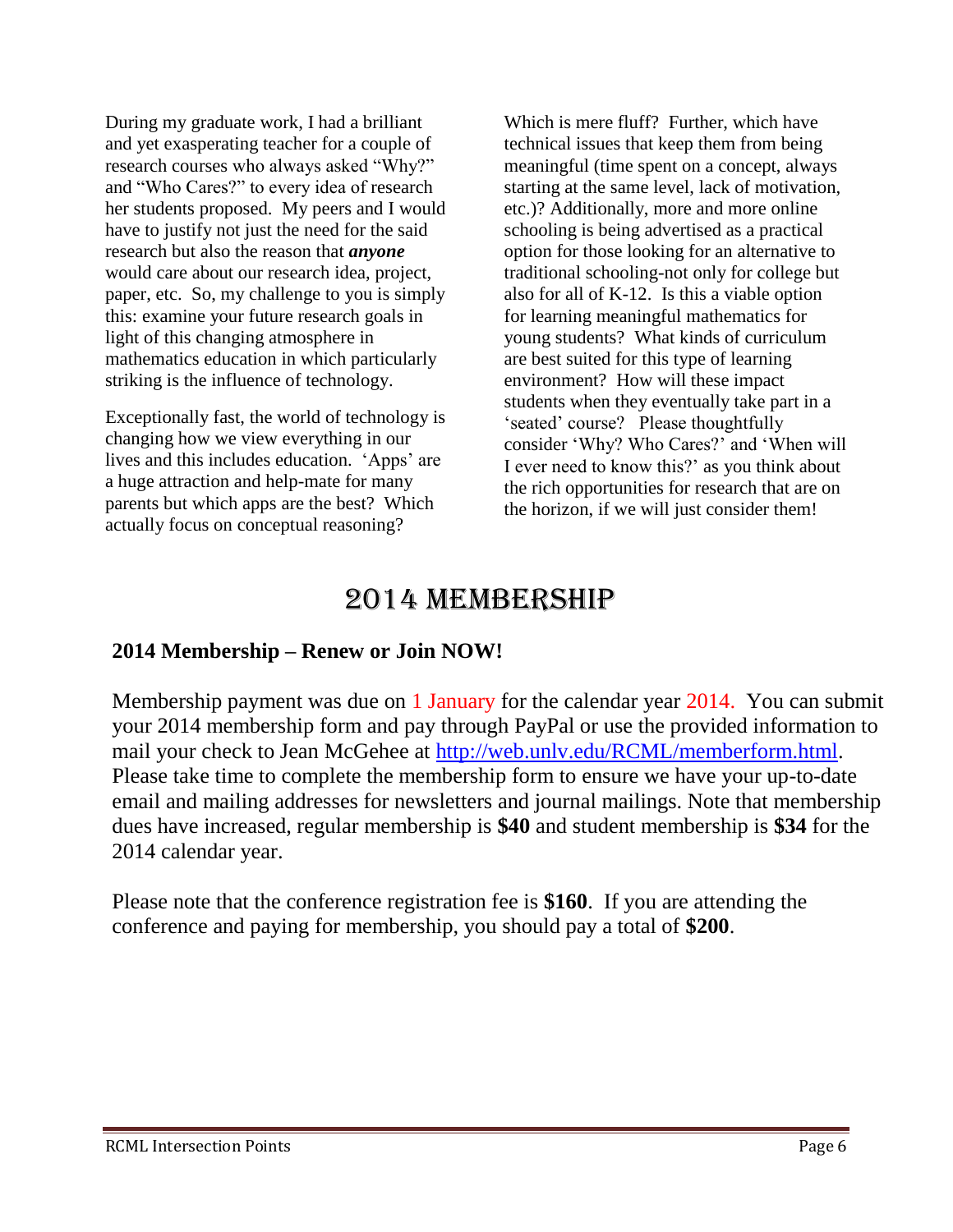### INVESTIGATIONS IN MATHEMATICS LEARNING

Sheryl A. Maxwell, VP Publications

It is that time of the year once more! The holiday season has passed with a new semester on the horizon once more. Time to check to see IF YOU HAVE PAID YOUR RCML 2014 dues? If you are attending the RCML Conference in late February-Early March 2014 in San Antonio, you have a suburb opportunity to do this and received a reduce price on the conference. This is IMPORTANT as membership in RCML for 2014 is connected to the Volume 7 issues of *Investigations in Mathematics Learning*. You can also send the \$40 annual membership directly to:

> Dr. Jean McGehee 12160 Southridge Little Rock, Arkansas 72212

Check your bookshelf to see if you have been receiving Volume 6 issues of *Investigations in Mathematics Learning.* If you see NO Volume 6 issues, it may be because you did not pay your 2013 dues. Write a quick e-mail to me at [smaxwell@memphis.edu](mailto:smaxwell@memphis.edu) so I can check the status of your RCML membership, prior to you paying for the RCML Conference fee. By

paying for the 2014 membership dues of \$40 you will be guaranteed the Volume 7 issues that start in September 2014.

#### UPCOMING OPPORTUNITY:

Have you met Dr. Vicki J. Schell, new editor of *Investigations in Mathematics Learning?* She will be introduced personally to you at the upcoming RCML Annual Conference in San Antonio, TX. She is scheduled to have a presentation time slot, where she will tell you about the submitting, reviewing, and perhaps eventual publishing of your manuscripts. It would be worthwhile for you to attend this session to gain some of the pointers that she has for you. Then, you can schedule a time to talk personally with her about your ideas. Additionally, you might want to volunteer to be a reviewer of submitted manuscripts. Just send her an email at [rcmleditor@cox.net,](mailto:rcmleditor@cox.net) giving your name, address, e-mail information, and areas of expertise. She will be delighted to have new reviewers to add to her list of reviewers.